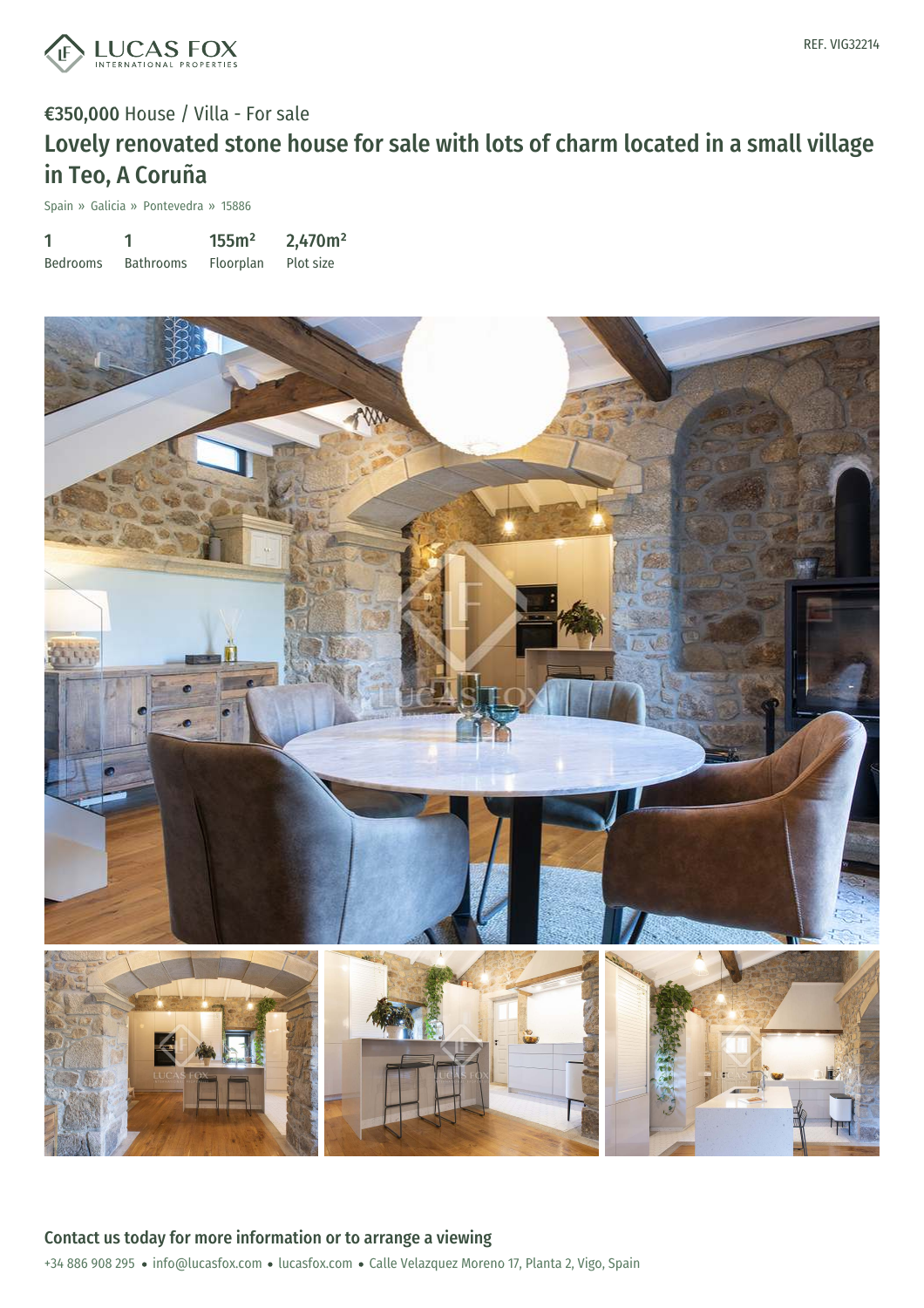

Spain » Galicia » Pontevedra » 15886

1 Bedrooms 1 Bathrooms 155m² Floorplan 2,470m² Plot size

#### **OVERVIEW**

### A charming renovated stone house in a small quiet village, situated on a hill with lovely views and renovated with good quality and eco-friendly features.

This lovely stone house is located in a small village and situated a small driving distance to Santiago de Compostela has lots to offer.

The property is located on a small hill overlooking the farmland and a good-sized private plot measuring 2,400 m². Next to the plot, we find a small river stream, tall trees and small forest land, placing this property in a natural haven.

The current owners fully renovated the stone house and invested lots of time overseeing the project with great attention to detail. They managed to place suitable quality materials throughout the whole property.

Once we arrive in the village, the property is situated on a small path near the village square. When we arrive at the property, we are welcomed to the main entrance door that leads to the main floor. On this level, we find the open kitchen area equipped and designed with good quality carpentry and finishes, and this area then leads to the dining area. Here we find exposed stonework, wooden flooring and high ceilings with exposed oak tree beams, mix-matching with warm natural paint. On this level, we also see the complete bathroom with custom-made carpentry, wall-hung toilets and shower room, the bathroom with large windows overlooking the hills, farmland and small forest.

Next to the dining room, we find a small staircase that leads to the living room. Again, there are large open [windows](mailto:info@lucasfox.com) and ov[erlooking](https://www.lucasfox.com) the hills. We find a door that leads to the outdoor garden and terrace area on this level.

On the first floor, we have the master bedroom. The master bedroom is a good size and offers high ceilings, views of the kitchen area and a small balcony with lovely views.

Once outside, we have lovely outdoor areas. There is a large terrace area for outdoor dining and a barbecue section.



[lucasfox.com/go/vig32214](https://www.lucasfox.com/go/vig32214)

Mountain views, Garden, Terrace, High ceilings, Natural light, Parking, Alarm, Balcony, Barbecue, Chill out area, Double glazing, Equipped Kitchen, Fireplace, Heating, Storage room, Utility room, Views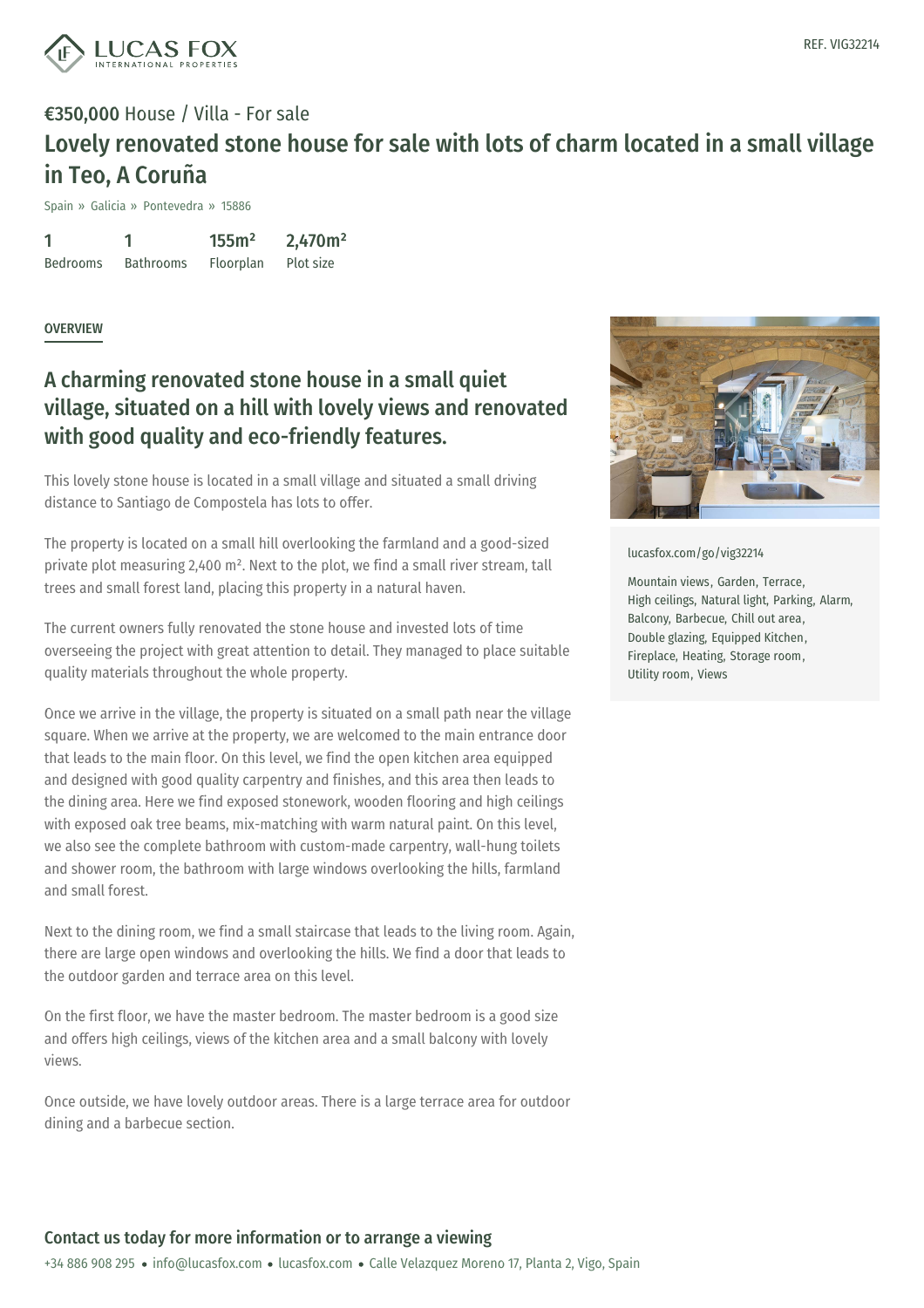

Spain » Galicia » Pontevedra » 15886

| 1               |                  | 155m <sup>2</sup> | 2,470m <sup>2</sup> |
|-----------------|------------------|-------------------|---------------------|
| <b>Bedrooms</b> | <b>Bathrooms</b> | Floorplan         | Plot size           |

We find a vegetable garden, plants and beautiful trees, and an outdoor shed for storage. The property offers complete privacy and tranquillity.

The house is equipped with mechanical ventilation with heat recovery (MVHR) & energy-efficient heating throughout the whole house with Aerothermia. There is a good internet connection, and it is sold fully furnished.

If you are looking for more room to add another bedroom, it has the possibility.

This would make an ideal property for a couple or small family looking for a charming property in a quiet and relaxed environment in a natural area.